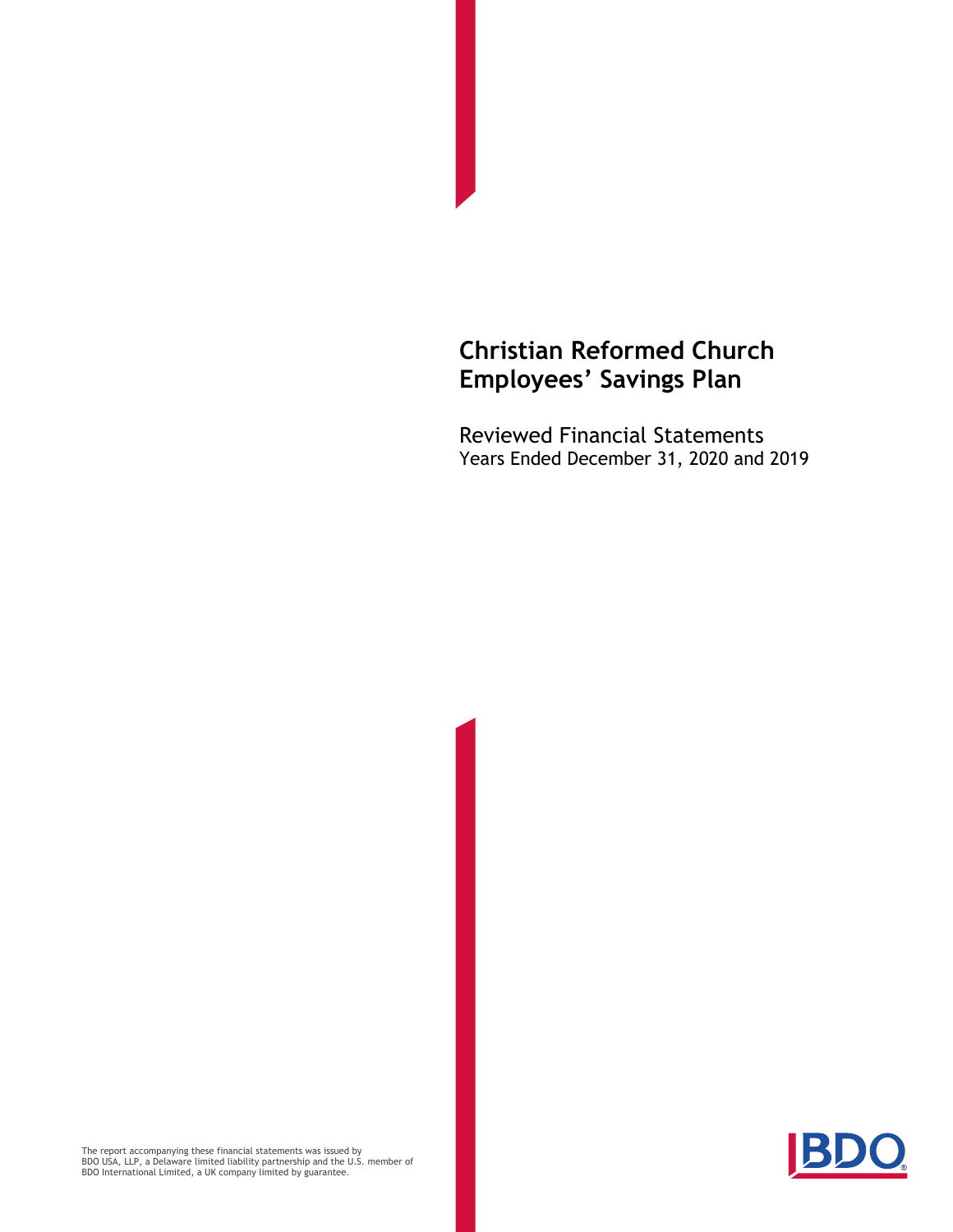Reviewed Financial Statements Years Ended December 31, 2020 and 2019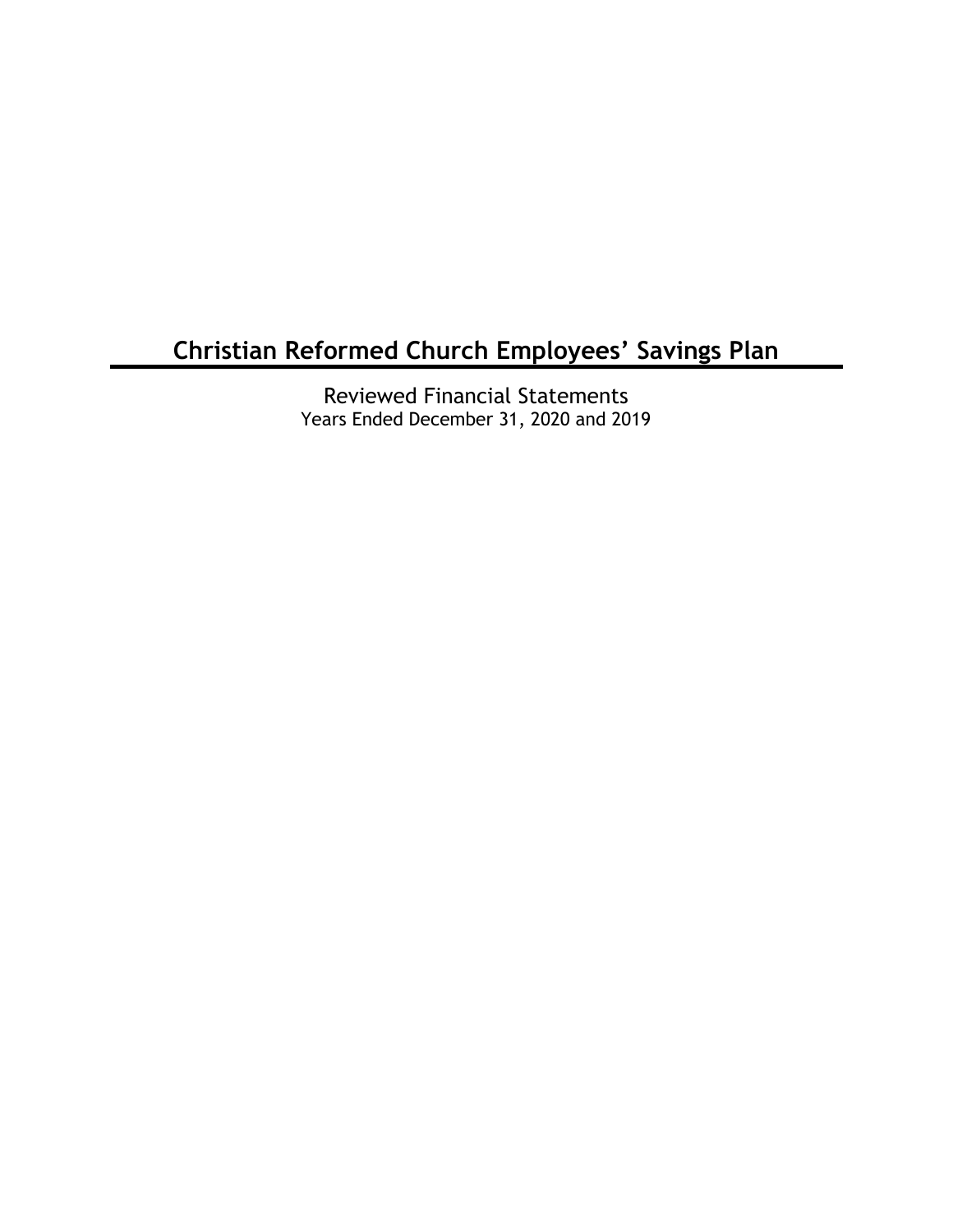## **Contents**

| Independent Accountant's Review Report                                                                       | 3   |  |
|--------------------------------------------------------------------------------------------------------------|-----|--|
| Reviewed Financial Statements                                                                                |     |  |
| Statements of Net Assets Available for Benefits<br>as of December 31, 2020 and 2019                          | 4   |  |
| Statements of Changes in Net Assets Available for Benefits<br>for the Years Ended December 31, 2020 and 2019 | 5   |  |
| Notes to Financial Statements                                                                                | 6-9 |  |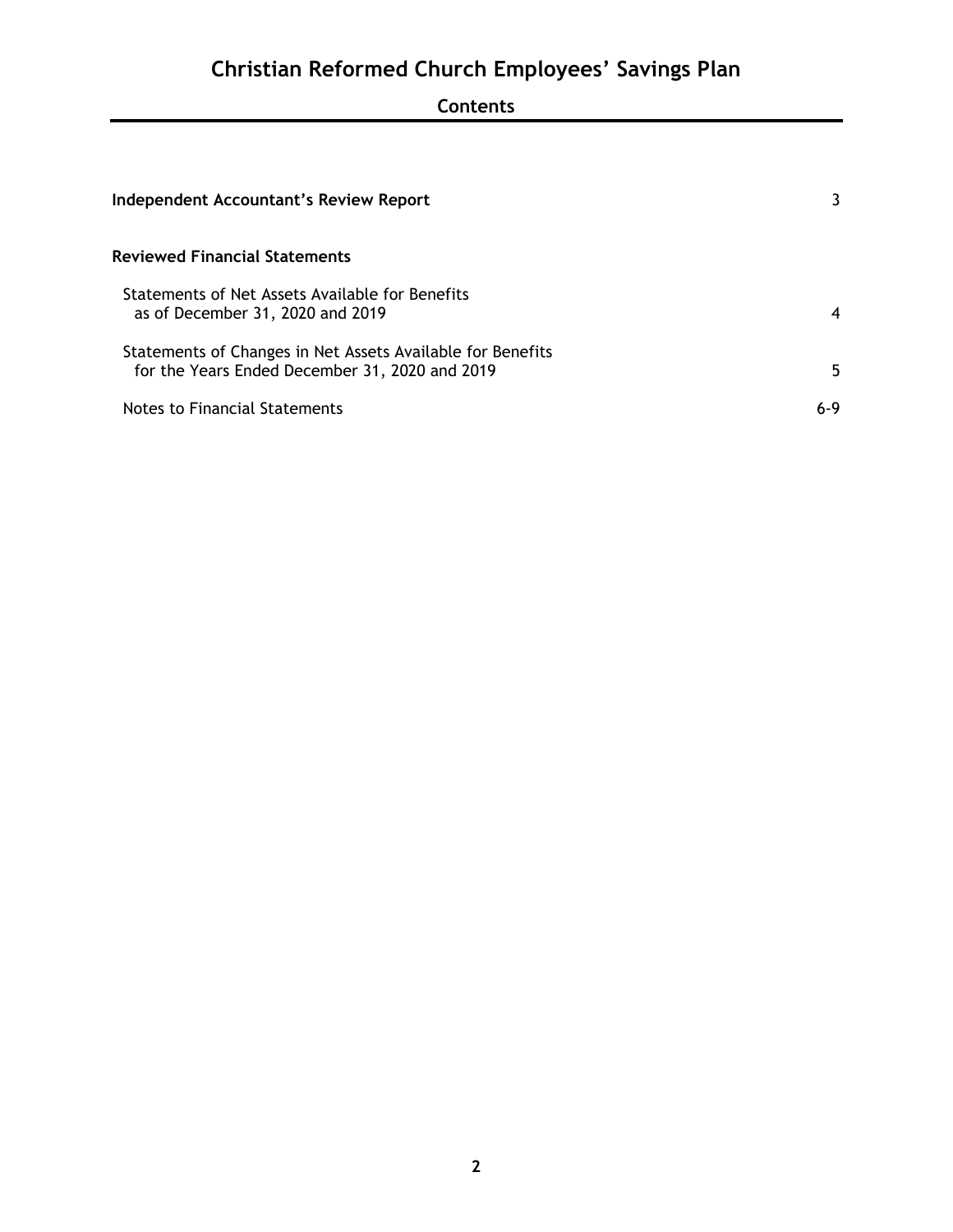

### **Independent Accountant's Review Report**

U.S. Pension Trustees Christian Reformed Church Employees' Savings Plan Grand Rapids, Michigan

We have reviewed the accompanying financial statements of the Christian Reformed Church Employees' Savings Plan (the Plan), which comprise the statements of net assets available for benefits as of December 31, 2020 and 2019, and the related statements of changes in net assets available for benefits for the years then ended, and the related notes to the financial statements. A review includes primarily applying analytical procedures to management's financial data and making inquiries of Plan management. A review is substantially less in scope than an audit, the objective of which is the expression of an opinion regarding the financial statements as a whole. Accordingly, we do not express such an opinion.

#### *Management's Responsibility for the Financial Statements*

Management is responsible for the preparation and fair presentation of these financial statements in accordance with accounting principles generally accepted in the United States of America; this includes the design, implementation, and maintenance of internal control relevant to the preparation and fair presentation of financial statements that are free from material misstatement whether due to fraud or error.

#### *Accountant's Responsibility*

Our responsibility is to conduct the review engagements in accordance with Statements on Standards for Accounting and Review Services promulgated by the Accounting and Review Services Committee of the American Institute of Certified Public Accountants. Those standards require us to perform procedures to obtain limited assurance as a basis for reporting whether we are aware of any material modifications that should be made to the financial statements for them to be in accordance with accounting principles generally accepted in the United States of America. We believe that the results of our procedures provide a reasonable basis for our conclusion.

#### *Accountant's Conclusion*

Based on our reviews, we are not aware of any material modifications that should be made to the accompanying financial statements in order for them to be in accordance with accounting principles generally accepted in the United States of America.

BDO USA, LLP

September 21, 2021

BDO USA, LLP, a Delaware limited liability partnership, is the U.S. member of BDO International Limited, a UK company limited by guarantee, and forms part of the international BDO network of independent member firms.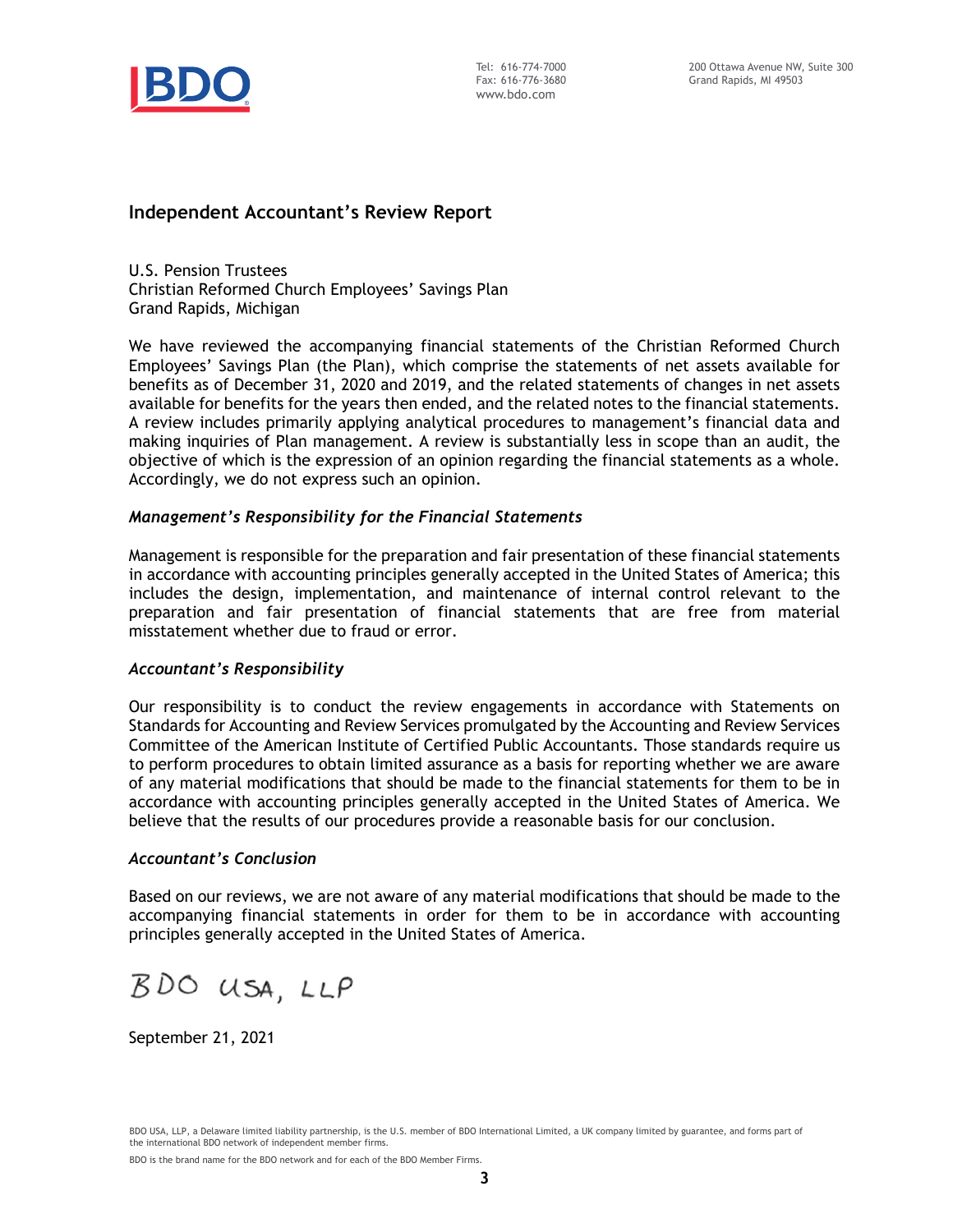## **Statements of Net Assets Available for Benefits**

| December 31,                                                                                                     | 2020                                 |    | 2019                                 |
|------------------------------------------------------------------------------------------------------------------|--------------------------------------|----|--------------------------------------|
| <b>Assets</b>                                                                                                    |                                      |    |                                      |
| Participant-directed investments, at fair value:<br>Self-directed brokerage<br>Mutual funds<br>Stable asset fund | 1,756,032<br>35,981,670<br>3,559,396 | -S | 2,508,866<br>32,758,220<br>3,259,289 |
| <b>Total Assets</b>                                                                                              | 41,297,098                           |    | 38,526,375                           |
| Liability                                                                                                        |                                      |    |                                      |
| Due to Christian Reformed Church in North America                                                                | 16,065                               |    | 6,838                                |
| Net Assets Available for Benefits                                                                                | 41,281,033                           |    | 38,519,537                           |

*See accompanying independent accountant's review report and notes to financial statements.*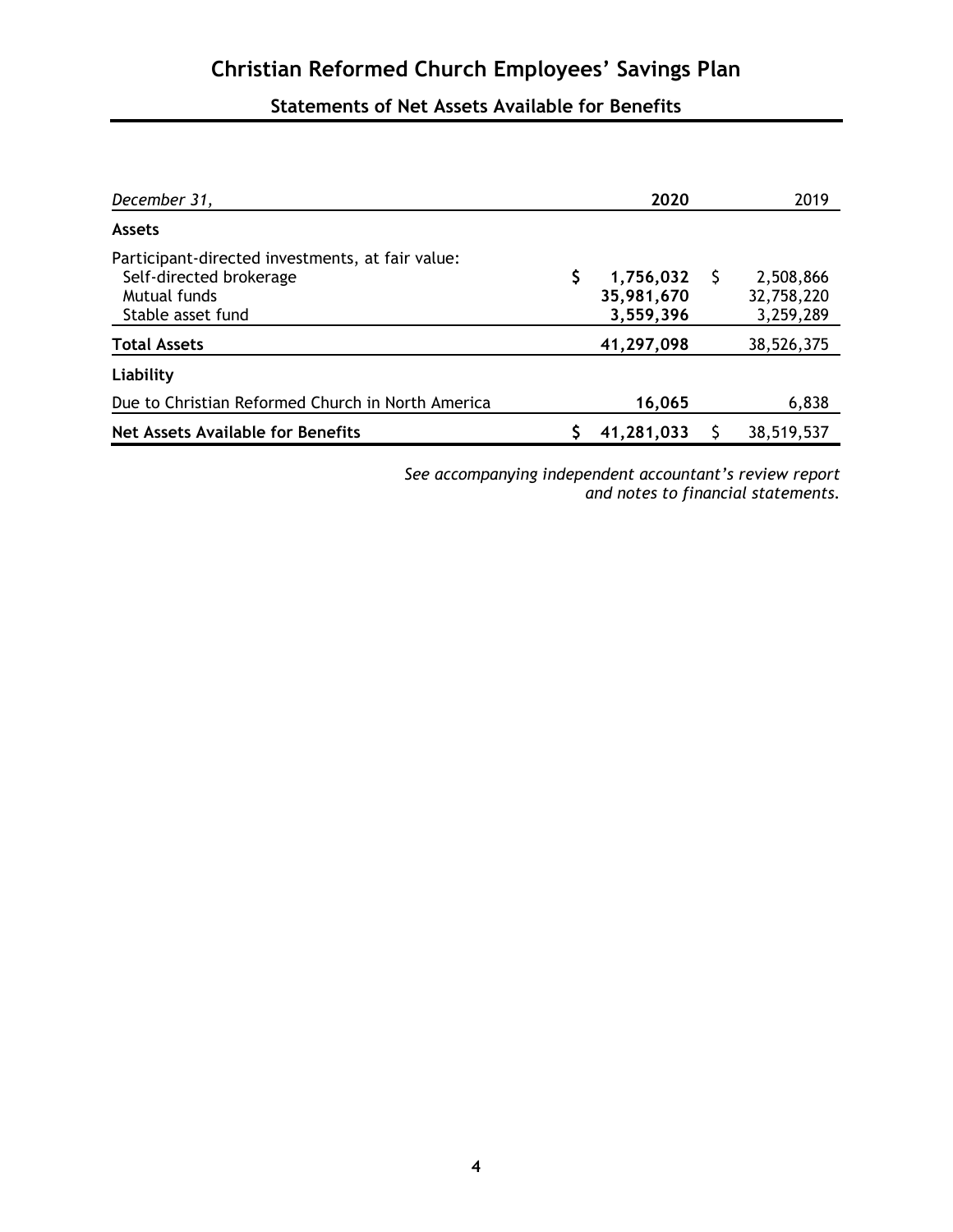## **Statements of Changes in Net Assets Available for Benefits**

| Year ended December 31,                                                                                      | 2020                                 |    | 2019                              |
|--------------------------------------------------------------------------------------------------------------|--------------------------------------|----|-----------------------------------|
| <b>Additions</b><br>Contributions:<br>Participants<br>Participating employers<br>Rollover                    | \$<br>982,286<br>1,219,078<br>40,216 | S. | 1,103,981<br>1,319,900<br>111,714 |
| <b>Total Contributions</b>                                                                                   | 2,241,580                            |    | 2,535,595                         |
| Investment income:<br>Net appreciation in fair value of investments<br>Dividends and interest on investments | 4,347,666<br>1,008,954               |    | 5,566,554<br>1,599,843            |
| <b>Total Investment Income</b>                                                                               | 5,356,620                            |    | 7,166,397                         |
| <b>Total Additions</b>                                                                                       | 7,598,200                            |    | 9,701,992                         |
| <b>Deductions</b><br>Distributions paid to retired or terminated participants<br>Administrative expenses     | 4,700,694<br>136,010                 |    | 4,528,808<br>130,874              |
| <b>Total Deductions</b>                                                                                      | 4,836,704                            |    | 4,659,682                         |
| Net Increase in Net Assets Available for Benefits                                                            | 2,761,496                            |    | 5,042,310                         |
| Net Assets Available for Benefits, beginning of year                                                         | 38,519,537                           |    | 33,477,227                        |
| Net Assets Available for Benefits, end of year                                                               | 41,281,033                           | S. | 38,519,537                        |

*See accompanying independent accountant's review report and notes to financial statements.*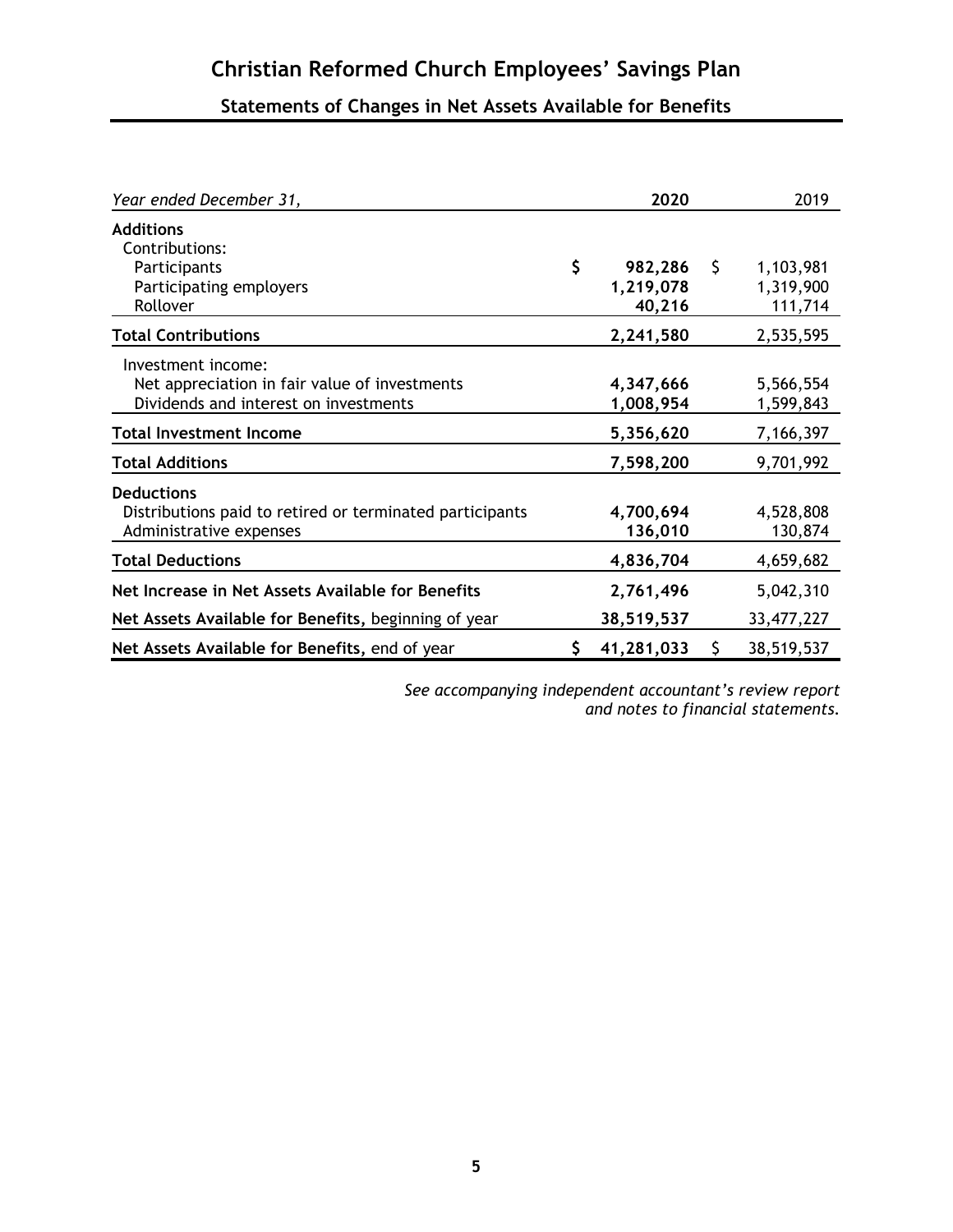## **1. Plan Description**

The Christian Reformed Church Employees' Savings Plan (the Plan) was established on January 1, 1967, as a defined contribution plan, and has been amended from time to time subsequent to that date. On January 1, 2012, the Plan was restated under Section 410(d) of the Internal Revenue Code. The Plan covers unordained employees of any Denominational Agency of the Christian Reformed Church in North America. Participants should refer to the Plan Document for a more complete description of the Plan's provisions. Employees of these organizations who are regularly scheduled to work 20 hours per week or more are eligible to enroll for the matching employer contribution on the first day of the month following employment.

The Plan provides for monthly contributions to the Plan by participating agencies in a match of up to 4% of the employees' compensation, with employer discretionary contributions up to an additional 6% of employees' compensation. Participants vest immediately on the matching contributions and 100% of the discretionary contributions after two years of employment.

Participants may direct the investment of their account balances among investment funds made available by the Plan. The employees' accounts are allocated a portion of the net investment earnings (losses) of the respective investment funds. Benefit payments to participants are recorded upon distribution.

Although the Plan is intended to be ongoing, the Christian Reformed Church in North America reserves the right to terminate the Plan and discontinue contributions at any time.

Upon termination from the Plan, each participant becomes eligible to receive their vested account balance as of their termination date, along with investment earnings thereon from the time of termination to withdrawal date. The non-vested portion of a terminated participant's account balance reduces future quarterly contributions of the related Denominational Agencies.

## **2. Summary of Significant Accounting Policies**

#### *Basis of Accounting*

The financial statements have been prepared in accordance with accounting principles generally accepted in the United States of America (GAAP).

#### *Investment Valuation and Income Recognition*

Investments are stated at fair value. Fair value is the price that would be received to sell an asset (an exit price) in the principal or most advantageous market for the asset in an orderly transaction between market participants on the measurement date (see Note 3 for discussion of fair value measurements).

Net appreciation or depreciation includes the Plan's gains and losses on investments bought and sold as well as held during the year. Purchases and sales of securities are recorded on a trade-date basis. Interest income is recorded on the accrual basis. Dividends are recorded on the ex-dividend date. Management fees and operating expenses charged to the Plan for investments in mutual funds are deducted from income earned on a daily basis and are not separately reflected. Consequently,

*See accompanying independent accountant's review report.*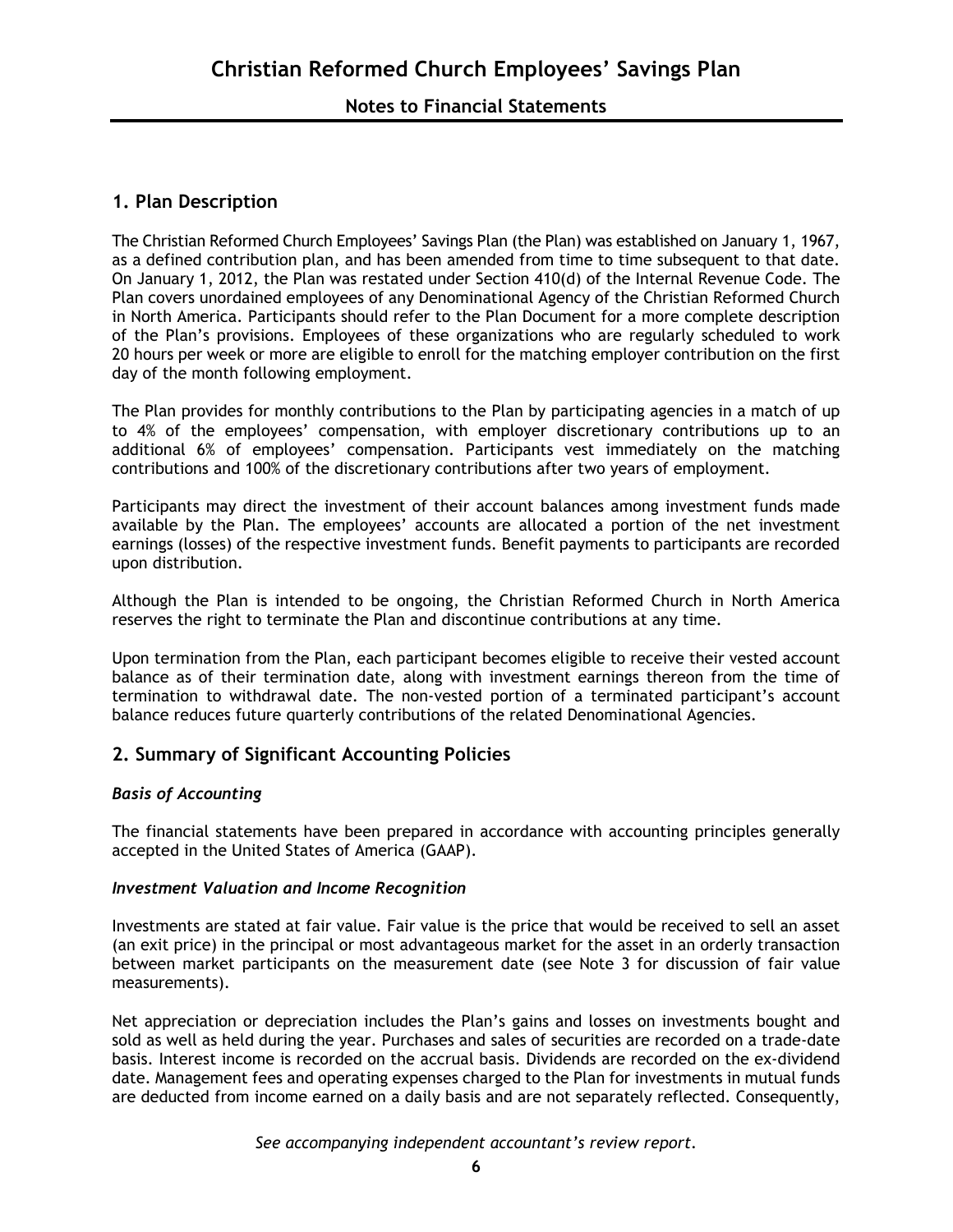management fees and operating expenses are reflected as a reduction of investment return for such investments.

#### *Risks and Uncertainties*

The Plan utilizes various investment instruments, including mutual funds, self-directed brokerage accounts, and a stable asset fund. Investment securities, in general, are exposed to various risks such as interest rate, credit, and overall market volatility. Due to the level of risk associated with certain investment securities, it is reasonably possible that changes in the fair values of investment securities will occur in the near term and that such changes could materially affect the amounts reported in the financial statements.

#### *COVID-19*

On January 30, 2020, the World Health Organization (WHO) announced a global health emergency because of a new strain of coronavirus originating in Wuhan, China (the COVID-19 outbreak) and the risks to the international community as the virus spreads globally beyond its point of origin. In March 2020, the WHO classified the COVID-19 outbreak as a pandemic, based on the rapid increase in exposure globally.

The full impact of the COVID-19 outbreak continues to evolve as of the date of this report. This pandemic has adversely affected global economic activity and contributed to volatility in financial markets. Since the values of the Plan's individual investments have and will fluctuate in response to changing market conditions, the amount of losses that will be recognized in subsequent periods, if any, and related impact on the Plan's liquidity cannot be determined at this time.

#### *Use of Estimates*

The preparation of financial statements in conformity with GAAP requires management to make estimates and assumptions that affect the reported amounts of assets and liabilities and disclosure of contingent assets and liabilities at the date of the financial statements and the reported amounts of additions and deductions during the reporting period. Actual results could differ from those estimates.

#### *Subsequent Events*

Subsequent events have been evaluated by management through September 21, 2021, the date these financial statements were available to be issued.

### **3. Fair Value Measurements**

Inputs to valuation techniques refer to the assumptions that market participants would use in pricing the asset. The Plan utilizes a fair value hierarchy for valuation inputs that gives the highest priority to quoted prices in active markets for identical assets (Level 1 measurements) and the lowest priority to unobservable inputs (Level 3 measurements). A financial instrument's level within the fair value hierarchy is based on the lowest level of any input that is significant to the fair value measurement. The three levels of the fair value hierarchy are described as follows:

*Level 1 -* Inputs to the valuation methodology are unadjusted quoted prices for identical assets in active markets.

*See accompanying independent accountant's review report.*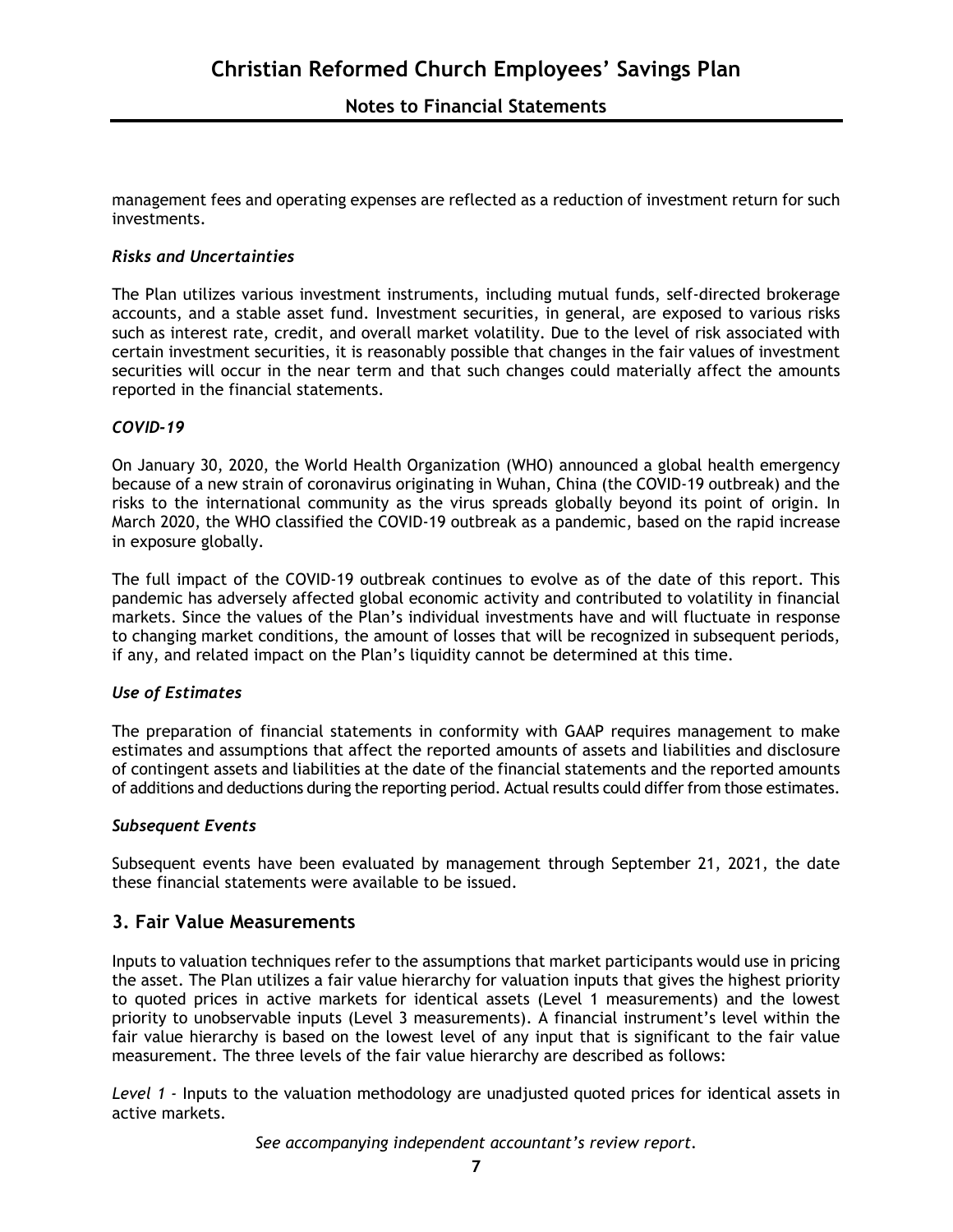Level 2 - Inputs to the valuation methodology include quoted prices for similar assets in active markets, quoted prices for identical or similar assets in inactive markets, and other inputs that are observable or can be corroborated by observable market data.

Level 3 - Inputs to the valuation methodology are both significant to the fair value measurement and unobservable.

The following methods and assumptions were used to estimate the fair value of each class of financial instrument:

*Self-Directed Brokerage -* The Plan's self-directed funds are comprised of money market and mutual funds. The self-directed brokerage money markets are valued at the closing price of the money market at year-end. The self-directed brokerage mutual funds are valued at the closing price of the mutual fund reported at year-end. Because the mutual funds are actively traded, the fair values are classified using Level 1 measurements.

*Mutual Funds -* The Plan's mutual funds are valued at the net asset value of shares held by the Plan at year-end. Because the mutual funds are actively traded, the fair values are classified using Level 1 measurements.

*Stable Asset Fund -* The fair value of the Plan's stable asset investment, the JPMorgan Stable Asset Income Fund (the Fund), is based on net asset value, as reported by the manager of the Fund, JPMorgan Chase Bank, NA. The Fund is a commingled pension trust fund that may invest in corporate and government bonds, money market funds, mortgage-backed securities, bond funds, other fixedincome securities, and insurance investment contracts. The Fund provides for daily redemption by the Plan at reported net asset value, with no advance notice requirements. There are no unfunded commitments related to this fund.

The following tables set forth the Plan's investments by level within the fair value hierarchy:

|                                                                 | Level 1                 | Level 2        | Level 3 | Total                   |
|-----------------------------------------------------------------|-------------------------|----------------|---------|-------------------------|
| Self-directed brokerage<br>Mutual funds                         | 1,756,032<br>35,981,670 | $\blacksquare$ | ٠       | 1,756,032<br>35,981,670 |
| Total Investments in the Fair Value<br>Hierarchy                | \$37,737,702            | $\sim$         |         | 37,737,702              |
| Total investments at net asset value*                           |                         |                |         | 3,559,396               |
| <b>Total Participant-Directed</b><br>Investments, at fair value |                         |                |         | \$41,297,098            |

*December 31, 2020*